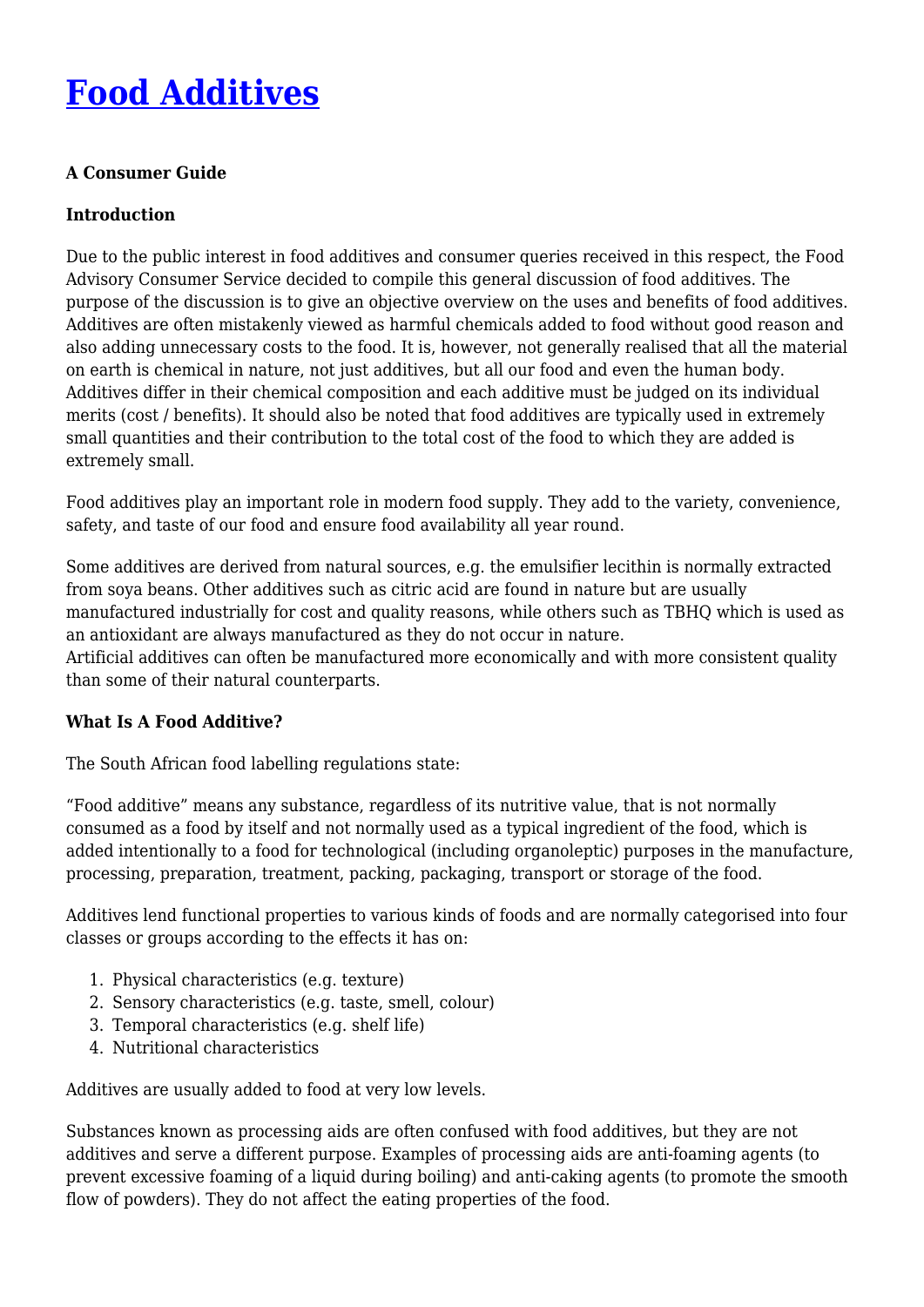# **Affecting Physical / Physico-Chemical Characteristics**

Although these additives are added to improve physical or physico-chemical properties, they invariably have an influence on the food's sensory properties.

## **Thickeners**

Such as starches, gums and pectins are used to give body to foods. Every thickener will fulfil a different function and is dependent on the type of food.

# **Emulsifiers and Stabilisers**

Used in emulsified food such as salad creams, ice cream and margarines. The emulsifier enables minute drops of either oil or water to be, and remain, dispersed in the other. A stabiliser delays the gradual coalescence of droplets which would otherwise lead to separation.

**Acidulants**

Modify the acidity/sour taste required in certain foods, for example sugar confectionery and deserts.

**Clouding agents**

Used in special classes of soft drinks to impart a particular appearance to the product

- **Aerating agents** Examples are raising agents used in baking or carbon dioxide gas in carbonated beverages.
- **Affecting Sensory Characteristics**

Additives in this category, which are used extensively, are flavourings (which could be natural, nature-identical or artificial), sweeteners and colourants (including tartrazine). A very small percentage of the population (less than 1%) could be sensitive to tartrazine. The presence of tartrazine in a product must be specifically indicated on the label by law. Tartrazine is a much misunderstood food additive and is entirely safe for consumption by the vast majority of the population.

Monosodium glutamate (MSG), a flavour enhancer, falls into this group. MSG is a controversial ingredient but only a small percentage of consumers show adverse reactions to the product. The Joint Expert Committee on Food Additives of the U.N.'s FAO and WHO has placed MSG in the most favourable category for a food ingredient. It must also be borne in mind that glutamate is a natural component in many foods, such as mushrooms, tomatoes and peas and is found in significant quantities in breast milk.

Salt is an important flavourant, and also has other properties when added to food. There are several separate articles on it on the FACS website.

# **Affecting Temporal Characteristics**

# **Preservatives**

These substances inhibit or retard the growth of micro-organisms which could have a detrimental effect on food spoilage or the safety of food. Examples are sorbates, benzoates and sulphur dioxide (and sulphur dioxide is also used to prevent browning in certain foods). Preservatives should be viewed in the context of food poisoning which is on the increase world-wide. It must be emphasised that food poisoning is an infinitely greater risk to human health than the consumption of any food additives and preservatives play a key role in reducing the risk of food poisoning.

# **Antioxidants**

These are used in oils and foods containing oil or fat to delay the development of rancidity.

# **Curing and Pickling Agents**

These will preserve foods and additives used are salt with sodium nitrate or sodium nitrite (curing of meats) and salt brines and lactic acid followed by vinegar (vegetables).